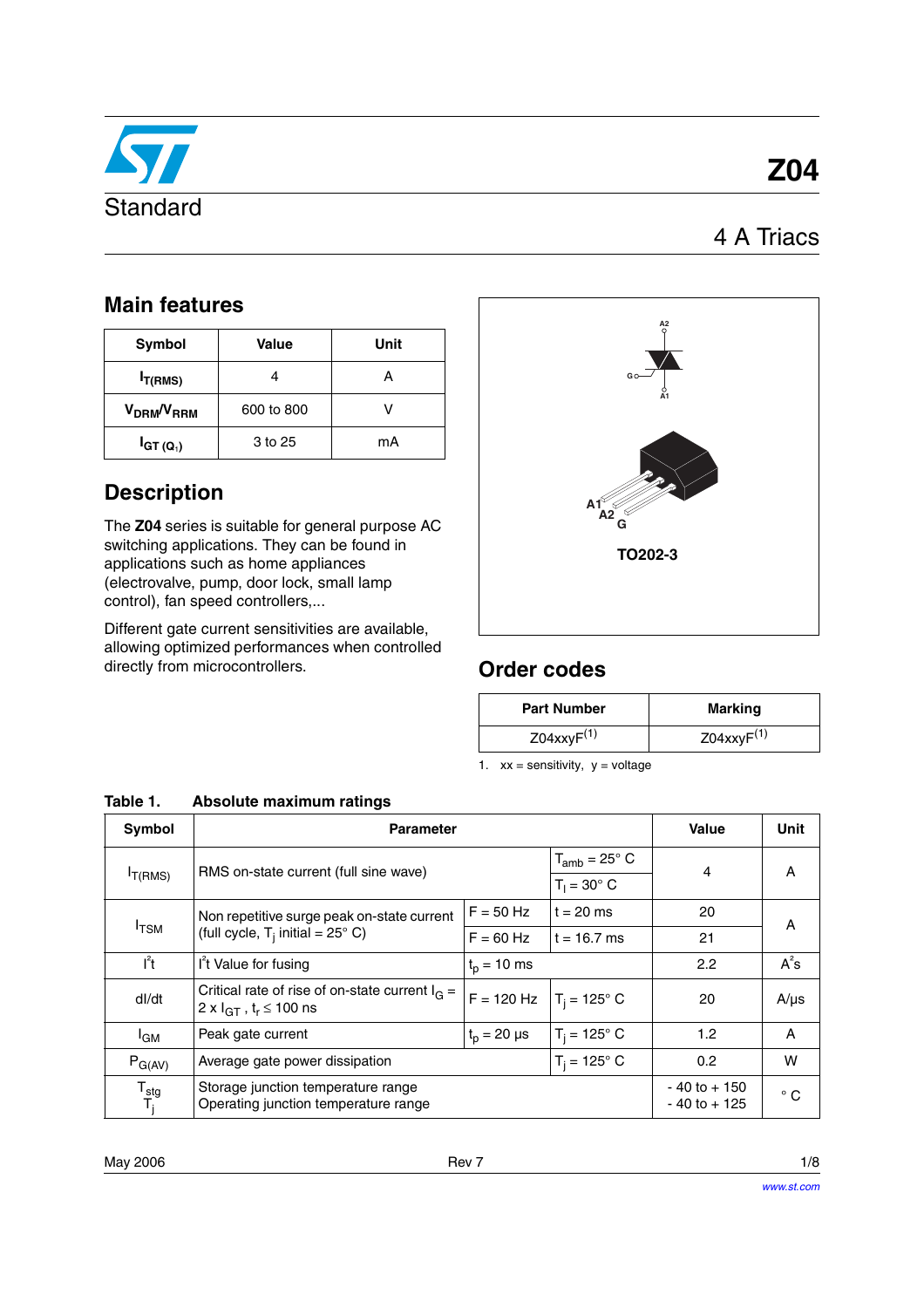# **1 Characteristics**

| Symbol                  | <b>Test Conditions</b>                                                               | Quadrant            |                              | Z04 |    |                | Unit |           |
|-------------------------|--------------------------------------------------------------------------------------|---------------------|------------------------------|-----|----|----------------|------|-----------|
|                         |                                                                                      |                     |                              | 02  | 05 | 09             | 10   |           |
| $I_{GT}$ <sup>(1)</sup> | $V_D = 12 V R_1 = 30 \Omega$                                                         | $1 - 11 - 111 - 1V$ | <b>MAX</b>                   | 3   | 5  | 10             | 25   | mA        |
| $V_{GT}$                |                                                                                      | <b>ALL</b>          | <b>MAX</b><br>$\blacksquare$ | 1.3 |    |                |      | $\vee$    |
| $V_{GD}$                | $V_D = V_{DRM}$ R <sub>L</sub> = 3.3 k $\Omega$<br><b>ALL</b><br>$T_i = 125^\circ$ C |                     | MIN.                         | 0.2 |    |                |      | $\vee$    |
| $I_H$ (2)               | $I_T = 50$ mA                                                                        |                     | <b>MAX</b><br>٠              | 3   | 5  | 10             | 25   | mA        |
| I <sub>L</sub>          | $I_G = 1.2 I_{GT}$                                                                   | $I - III - IV$      | <b>MAX</b>                   | 6   | 10 | 15             | 25   | mA        |
|                         |                                                                                      | $\mathbf{I}$        | $\blacksquare$               | 12  | 15 | 25             | 50   |           |
| $dV/dt$ <sup>(2)</sup>  | $V_D = 6$ % $V_{DRM}$ gate open T <sub>i</sub> = 110° C                              |                     | MIN.                         | 10  | 20 | 100            | 200  | $V/\mu s$ |
| (dV/dt)c <sup>(2)</sup> | (dl/dt)c = 1.8 A/ms $T_i = 110^\circ$ C                                              |                     | MIN.                         | 0.5 | 1  | $\overline{2}$ | 5    | $V/\mu s$ |

### Table 2. **Electrical Characteristics (Tj = 25° C, unless otherwise specified)**

1. minimum IGT is guaranted at 5% of IGT max.

2. for both polarities of A2 referenced to A1.

### Table 3. **Static Characteristics**

| Symbol               | <b>Test Conditions</b>                   | Value                         | Unit |      |           |
|----------------------|------------------------------------------|-------------------------------|------|------|-----------|
| $VTM$ <sup>(1)</sup> | $I_{TM}$ = 5.5 A<br>$t_{\rm p}$ = 380 µs | $T_i = 25^\circ$ C            | MAX. | 2.0  | v         |
| $V_{to}$ (1)         | Threshold voltage                        | MAX.<br>$T_i = 125^{\circ}$ C |      | 0.95 | v         |
| $R_{d}^{(1)}$        | Dynamic resistance                       | MAX.<br>$T_i = 125^{\circ} C$ |      | 180  | $m\Omega$ |
| <b>I</b> DRM         |                                          | $T_i = 25^\circ$ C            | MAX. | 5    | μA        |
| <sup>I</sup> RRM     | $V_{DRM} = V_{RRM}$                      | $T_i = 125^{\circ} C$         |      | 0.5  | mA        |

<span id="page-1-0"></span>1. for both polarities of A2 referenced to A1.

#### Table 4. **Thermal resistances**

| Symbol                                                   | <b>Parameter</b>      | <b>Value</b> | Unit           |
|----------------------------------------------------------|-----------------------|--------------|----------------|
| $\mathsf{R}_{\mathsf{th}(\mathsf{i}\text{-}\mathsf{l})}$ | Junction to lead (AC) | 15           | $^{\circ}$ C/W |
| $R_{th(i-a)}$                                            | Junction to ambient   | 100          | $^{\circ}$ C/W |

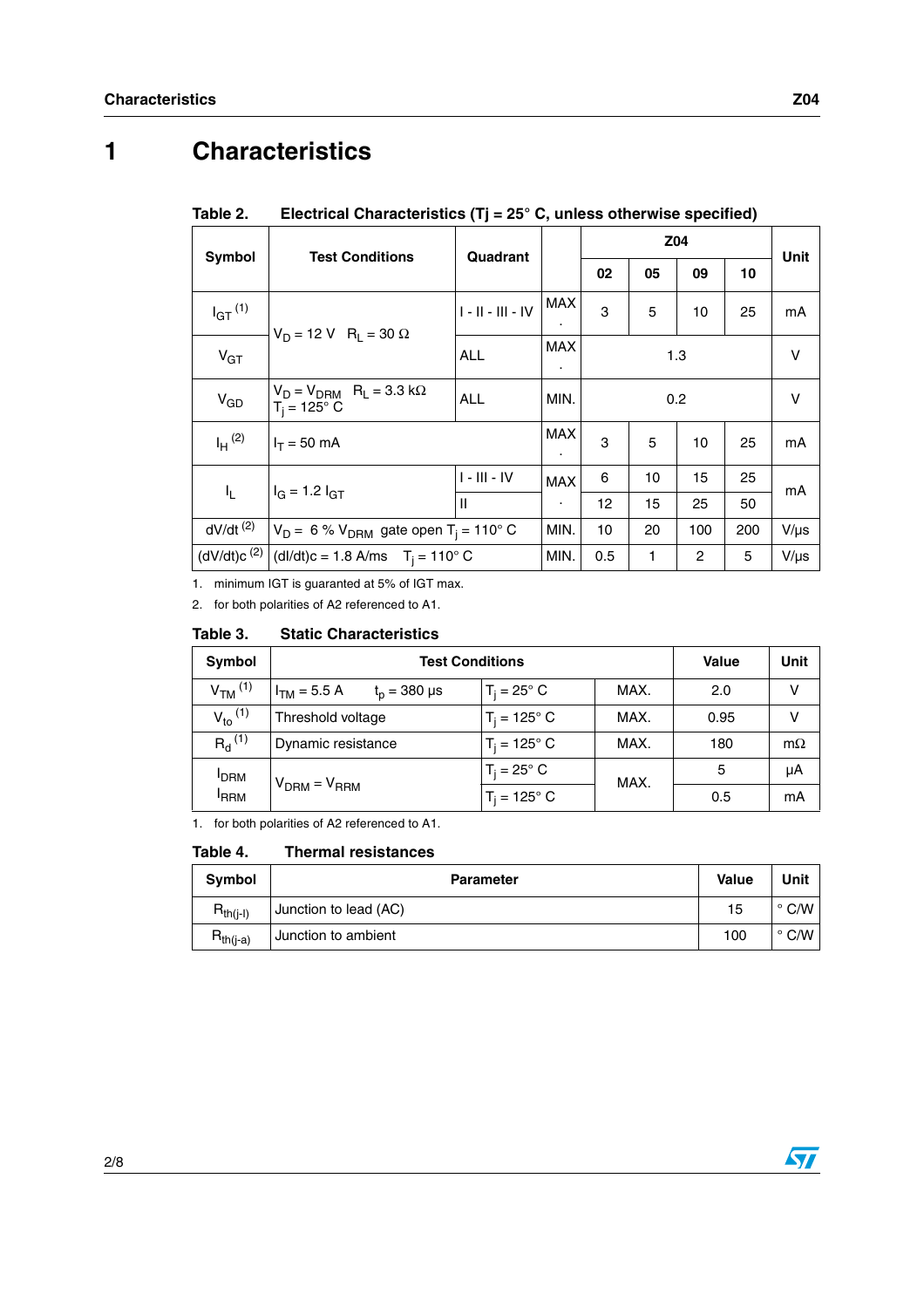## **Figure 1. Maximum power dissipation versus RMS on-state current (full cycle)**



 **Figure 3. Relative variation of thermal impedance versus pulse duration**



**Figure 2. RMS on-state current versus** 

**ambient temperature (full cycle)**



 **Figure 5. Surge peak on-state current versus number of cycles**



**Figure 6. Non-repetitive surge peak on-state current for a sinusoidal pulse with width tp < 10 ms and corresponding**  value of  $I^2t$ 



ST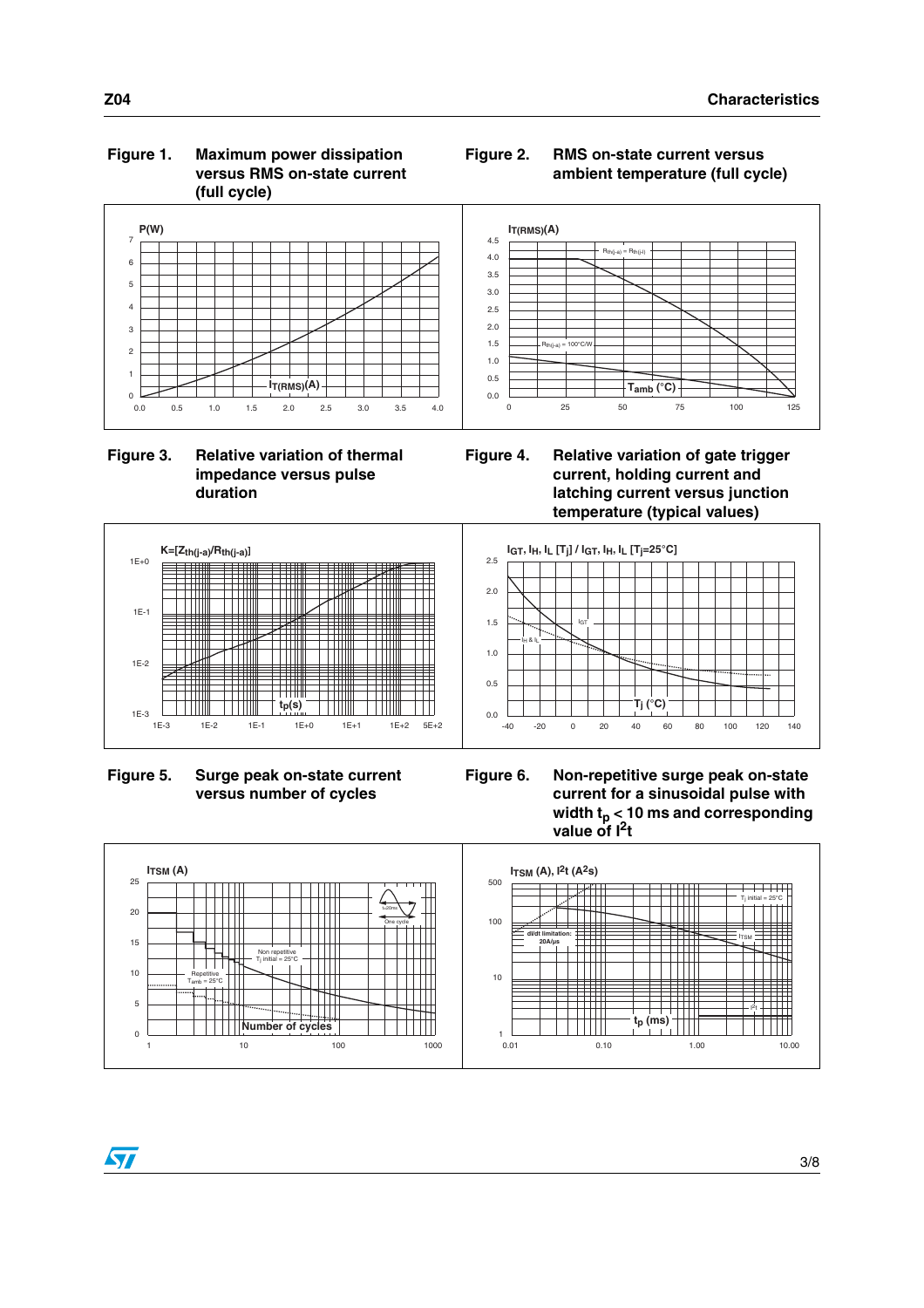## **Figure 7. On-state characteristics (maximum values)**









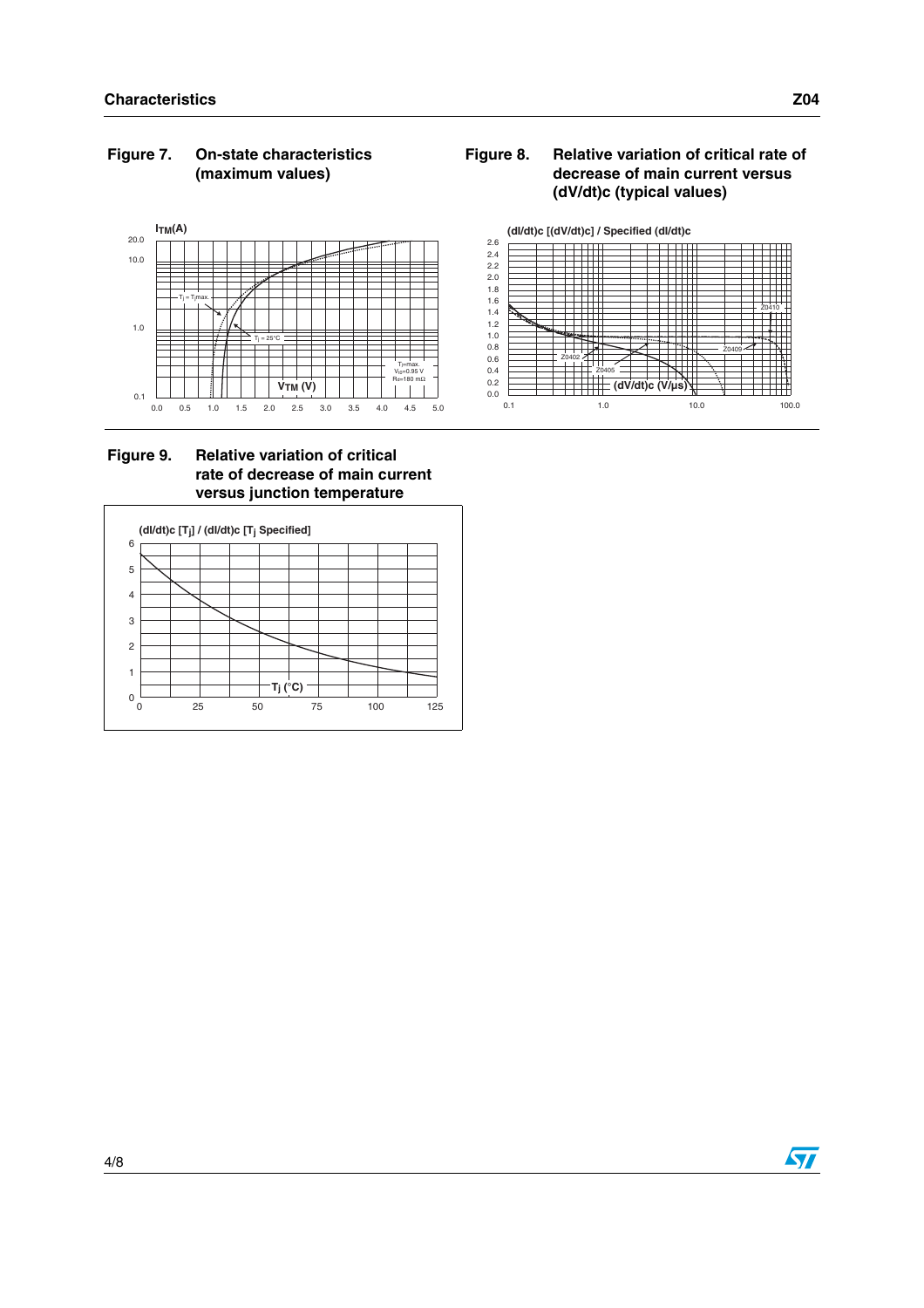# **2 Ordering information scheme**

| <b>Triac series</b>        |  |  |  |
|----------------------------|--|--|--|
| <b>Current</b>             |  |  |  |
| $04 = 4A$                  |  |  |  |
| <b>Sensitivity</b>         |  |  |  |
| $02 = 3mA$                 |  |  |  |
| $05 = 5mA$                 |  |  |  |
| $09 = 10mA$<br>$10 = 25mA$ |  |  |  |
|                            |  |  |  |
| Voltage<br>$M = 600V$      |  |  |  |
| $S = 700V$                 |  |  |  |
| $N = 800V$                 |  |  |  |
| Package                    |  |  |  |
| $F = TO202-3$              |  |  |  |
| <b>Packing mode</b>        |  |  |  |

### Table 5. **Product selector**

| <b>Part Number</b> |       | Voltage |       | <b>Sensitivity</b> |             |         |
|--------------------|-------|---------|-------|--------------------|-------------|---------|
|                    | 600 V | 700 V   | 800 V |                    | <b>Type</b> | Package |
| Z0402MF            | X     |         |       | 3 mA               |             |         |
| Z0402SF            |       | X       |       | 3 mA               |             |         |
| Z0402NF            |       |         | X     | 3 mA               |             |         |
| Z0405MF            | X     |         |       | 5 mA               |             |         |
| Z0405SF            |       | X       |       | 5 mA               |             |         |
| Z0405NF            |       |         | X     | 5 mA               | Standard    | TO202-3 |
| Z0409MF            | X     |         |       | 10 <sub>m</sub> A  |             |         |
| Z0409SF            |       | X       |       | 10 mA              |             |         |
| Z0409NF            |       |         | X     | 10 <sub>m</sub> A  |             |         |
| Z0410MF            | X     |         |       | 25 mA              |             |         |
| Z0410SF            |       | X       |       | 25 mA              |             |         |
| Z0410NF            |       |         | X     | 25 mA              |             |         |

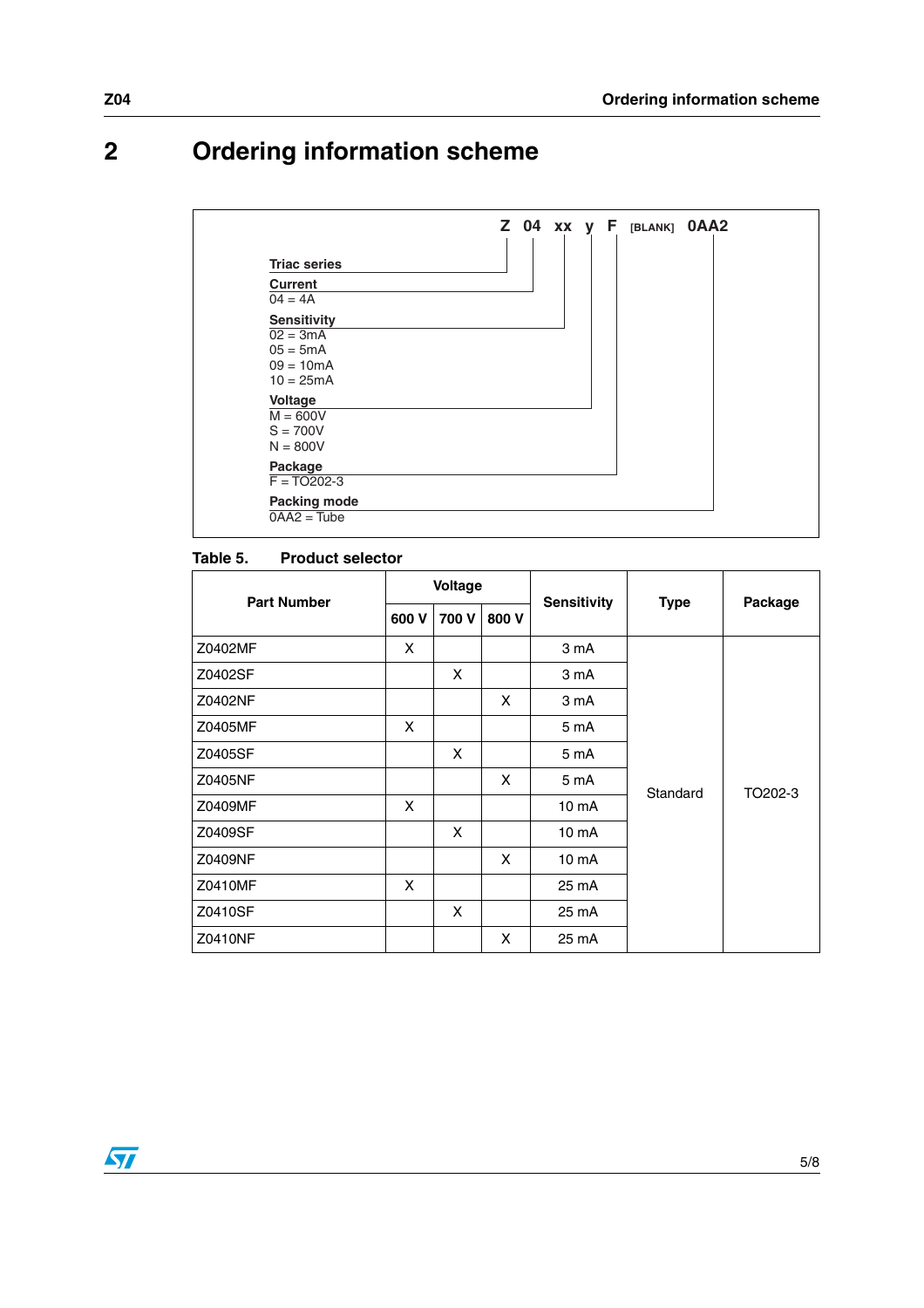## **3 Package information**



In order to meet environmental requirements, ST offers these devices in ECOPACK® packages. These packages have a lead-free second level interconnect. The category of second level interconnect is marked on the package and on the inner box label, in compliance with JEDEC Standard JESD97. The maximum ratings related to soldering conditions are also marked on the inner box label. ECOPACK is an ST trademark. ECOPACK specifications are available at: www.st.com.

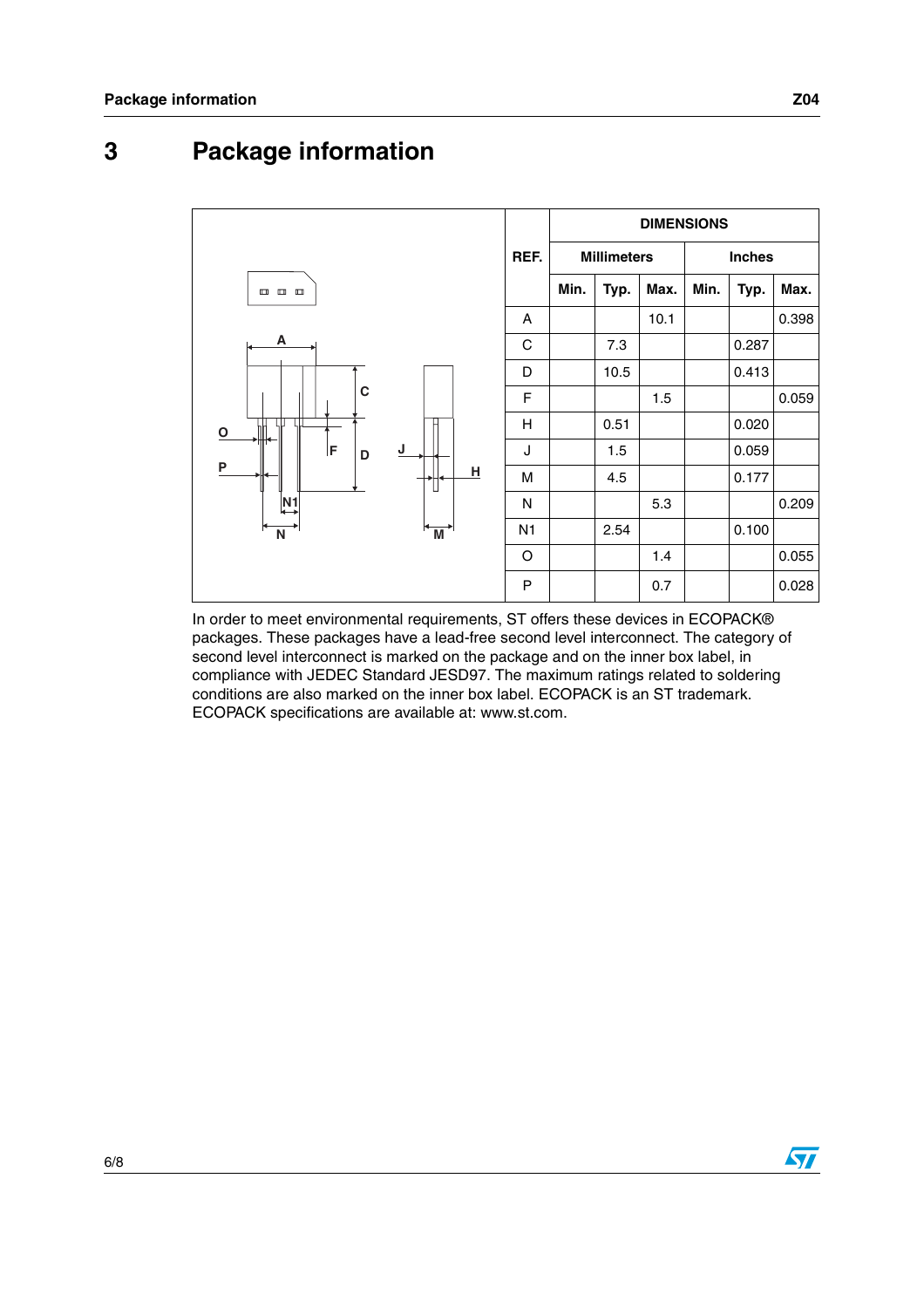# **4 Ordering information**

| Ordering type        | <b>Marking</b>   | Weiaht |    | Base gty   Delivery mode |
|----------------------|------------------|--------|----|--------------------------|
| Z04xxyF $0AA2^{(1)}$ | $Z04$ xxy $F(1)$ | 0.8 a  | 50 | Tube                     |

<span id="page-6-0"></span>1.  $xx =$  sensitivity,  $y =$  voltage

# **5 Revision history**

| <b>Date</b> | <b>Revision</b> | <b>Description of Changes</b>                                                |
|-------------|-----------------|------------------------------------------------------------------------------|
| Oct-2001    | 4               | Last update.                                                                 |
| 13-Feb-2006 | 5               | TO202-3 delivery mode changed from bulk to tube.<br>ECOPACK statement added. |
| 31-Mar-2006 | 6               | Reformatted to current standard. Lead marking changed<br>on page 1           |
| 12-05-2006  |                 | Typographical error for (dV/dt)c corrected in Table 2.                       |